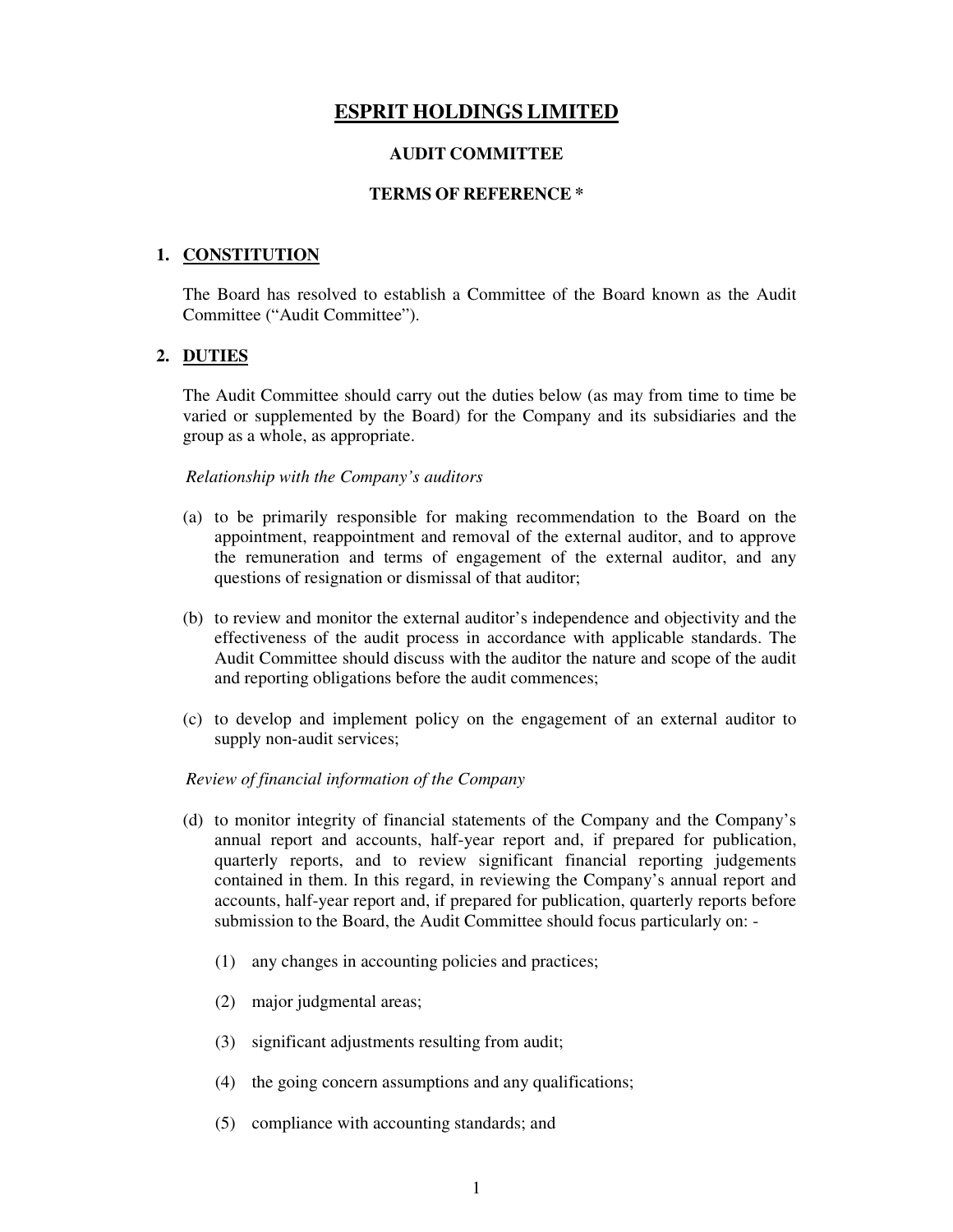- (6) compliance with the Exchange Listing Rules and other legal requirements in relation to financial reporting;
- (e) In regard to 2(d) above:
	- (1) members of the Audit Committee shall liaise with the Company's Board of Directors, senior management and the person appointed as the Company's qualified accountant and the Audit Committee must meet, at least once a year, with the Company's auditors; and
	- (2) the Audit Committee should consider any significant or unusual items that are, or may need to be, reflected in such reports and accounts and must give due consideration to any matters that have been raised by the Company's qualified accountant, compliance officer or auditors;

### *Oversight of the Company's financial reporting system and internal control procedures*

- (f) to review the Company's financial controls, internal control and risk management systems;
- (g) to discuss with the management the system of internal control and ensure that management has discharged its duty to have an effective internal control system;
- (h) to consider any findings of major investigations of internal control matters as delegated by the board or on its own initiative and management's response;
- (i) to ensure co-ordination between the internal and external auditors, and to ensure that the internal audit function is adequately resourced and has appropriate standing within the Company, and to review and monitor the effectiveness of the internal audit function. Reference to internal auditors or internal audit function shall include any audit function outsourced by the Company. It should be noted that any outsourcing of internal audit functions require prior approval of the Audit Committee which shall keep the scope, terms and effectiveness of the outsourcing under review;
- (j) to review the Group's financial and accounting policies and practices;
- (k) to review the external auditor's management letter, any material queries raised by the auditor to management in respect of the accounting records, financial accounts or systems of control and management's response;
- (l) to ensure that the Board will provide a timely response to the issues raised in the external auditor's management letter;
- (m) to report to the Board on the matters set out in the code provisions in the Company's Corporate Governance Code regarding the Audit Committee;
- (n) to review the Company's arrangements for its employees to raise concerns, in confidence, about possible wrongdoing in financial reporting or other matters. The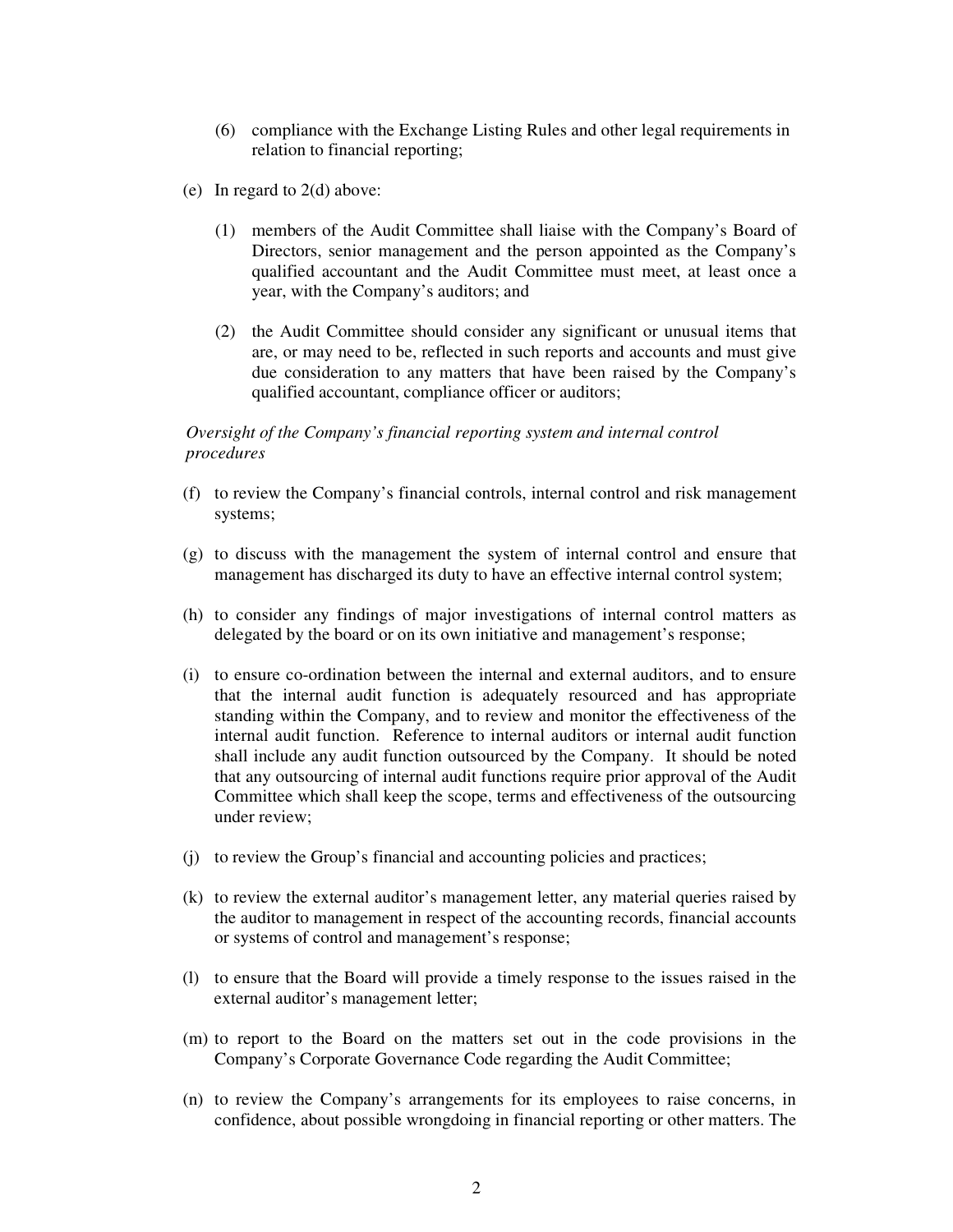Audit Committee shall ensure that these arrangements allow fair and independent investigation of such matters and appropriate follow up action; and

(o) to consider other topics, as from time to time defined by the Board.

### **3. SUPPORT FROM THE COMPANY**

The Audit Committee is authorised by the Board to utilise all such resources as are required for it to discharge its duties and to have access to professional advice if considered necessary.

# **4. MEMBERSHIP**

- (a) Members of the Audit Committee shall be appointed by the Board in consultation with the Chairman of the Audit Committee. The Audit Committee shall be made up of at least 3 members.
- (b) All members of the Audit Committee shall be Non-Executive Directors, a majority of whom shall be Independent Non-Executive Directors and at least one of the Independent Non-Executive Directors shall have recent and relevant financial experience as envisaged in the Rules Governing the Listing of Securities on the Stock Exchange of Hong Kong Limited ("Exchange Listing Rules").
- (c) Appointments to the Audit Committee shall be co-terminus with the directorship of the relevant members (whether by retirement, rotation or otherwise).
- (d) The Board shall appoint the Audit Committee Chairman who shall be an Independent Non-Executive Director. In the absence of the Audit Committee Chairman and/or an appointed deputy, the remaining members present shall elect one of themselves to chair the meeting.

### **5. MEETING**

#### **(a) Notice**

- (i) Meetings of the Audit Committee shall be summoned by the chairman or the Company Secretary or a person designated by the Company Secretary at the request of any of its members or at the request of external or internal auditors if they consider it necessary.
- (ii) Unless otherwise agreed, notice of each meeting confirming the venue, time and date together with an agenda of items to be discussed, shall be forwarded to each member of the Audit Committee, any other person required to attend, at least 3 days before the date of the meeting. Supporting papers shall be sent to Audit Committee members and to other attendees as appropriate, at the same time.
- (iii) Only members of the Audit Committee have the right to attend Audit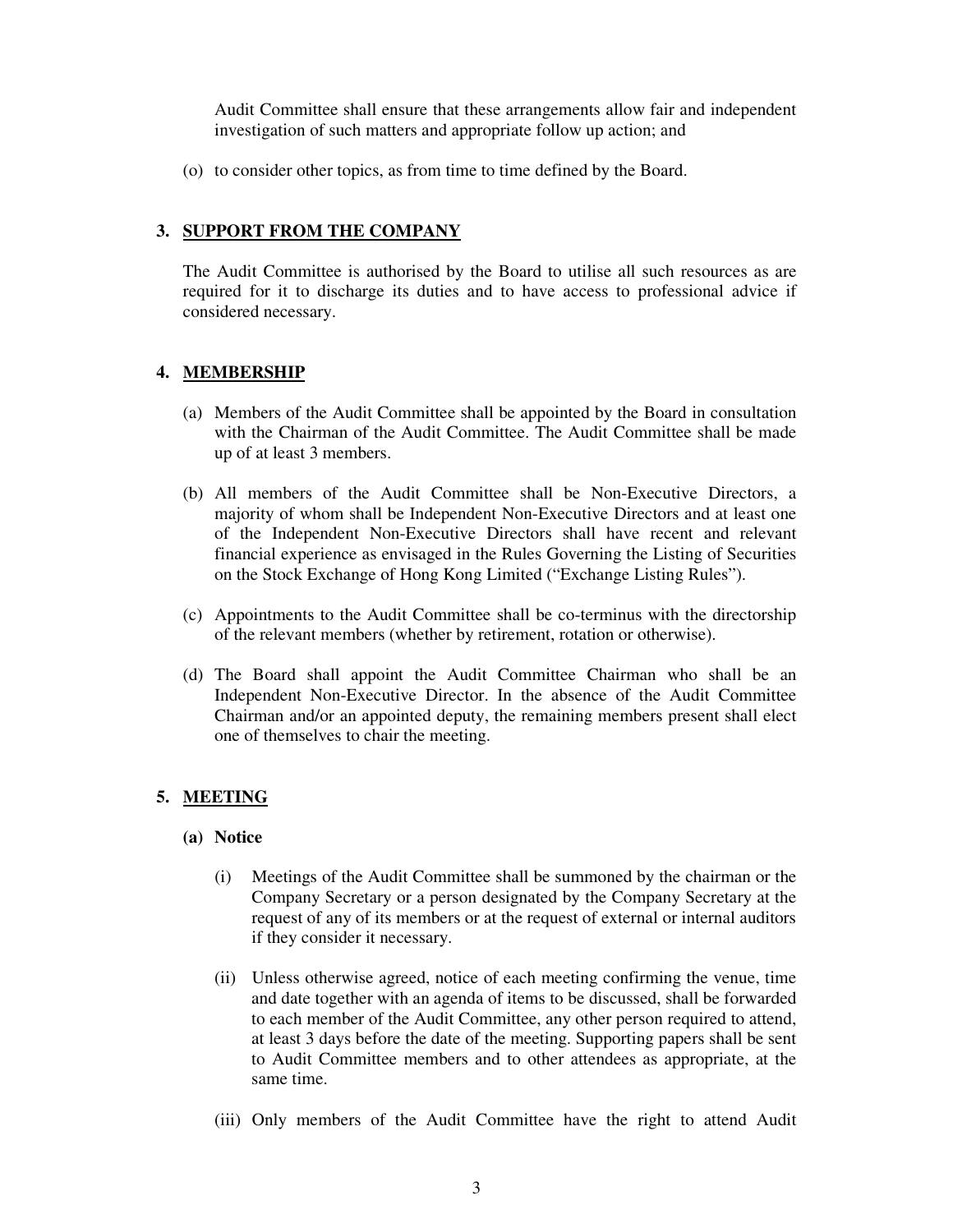Committee meetings. However, other individuals such as the Chairman of the Board, Chief Executive Officer, Finance Director, other directors, the heads of risk, compliance and internal audit and representatives from the finance function may be invited to attend all or part of any meeting as and when appropriate.

- (iv) The external auditors, the Finance Director and the Company's qualified accountant (within the meaning of Rule 3.24 of the Exchange Listing Rules) shall normally attend meetings of the Audit Committee (but members of the Audit Committee may deliberate between themselves to the exclusion of all other persons).
- (v) The Audit Committee shall meet with the external and internal auditors at least once a year without other members of the executive being present.

#### **(b) Quorum**

The quorum necessary for the transaction of the business of the Audit Committee shall be two, but if only two members are in attendance, then both members shall be Independent Non-Executive Directors and if more than two members are in attendance, a majority must be Independent Non-Executive Directors. A duly convened meeting of the Audit Committee at which a quorum is present shall be competent to exercise all or any of the authorities, powers and discretions vested in or exercisable by the Audit Committee.

### **(c) Participation**

Members may participate in any meeting of the Audit Committee by means of a conference telephone or other communication equipment through which all persons participating in the meeting can communicate with each other simultaneously and instantaneously and, for the purpose of counting a quorum, such participation shall constitute presence at a meeting as if those participating were present in person.

#### **(d) Frequency of Meetings**

The Audit Committee shall meet at least two times a year.

#### **(e) Minutes of Meeting**

- (i) The Company Secretary or a person designated by the Company Secretary shall be appointed by the Audit Committee to act as its secretary and the secretary shall minute the proceedings and resolutions of all meetings of the Audit Committee, including recording the names of those present and in attendance.
- (ii) Minutes of Audit Committee meetings shall be circulated promptly to all members of the Audit Committee and, once agreed, to all members of the Board.